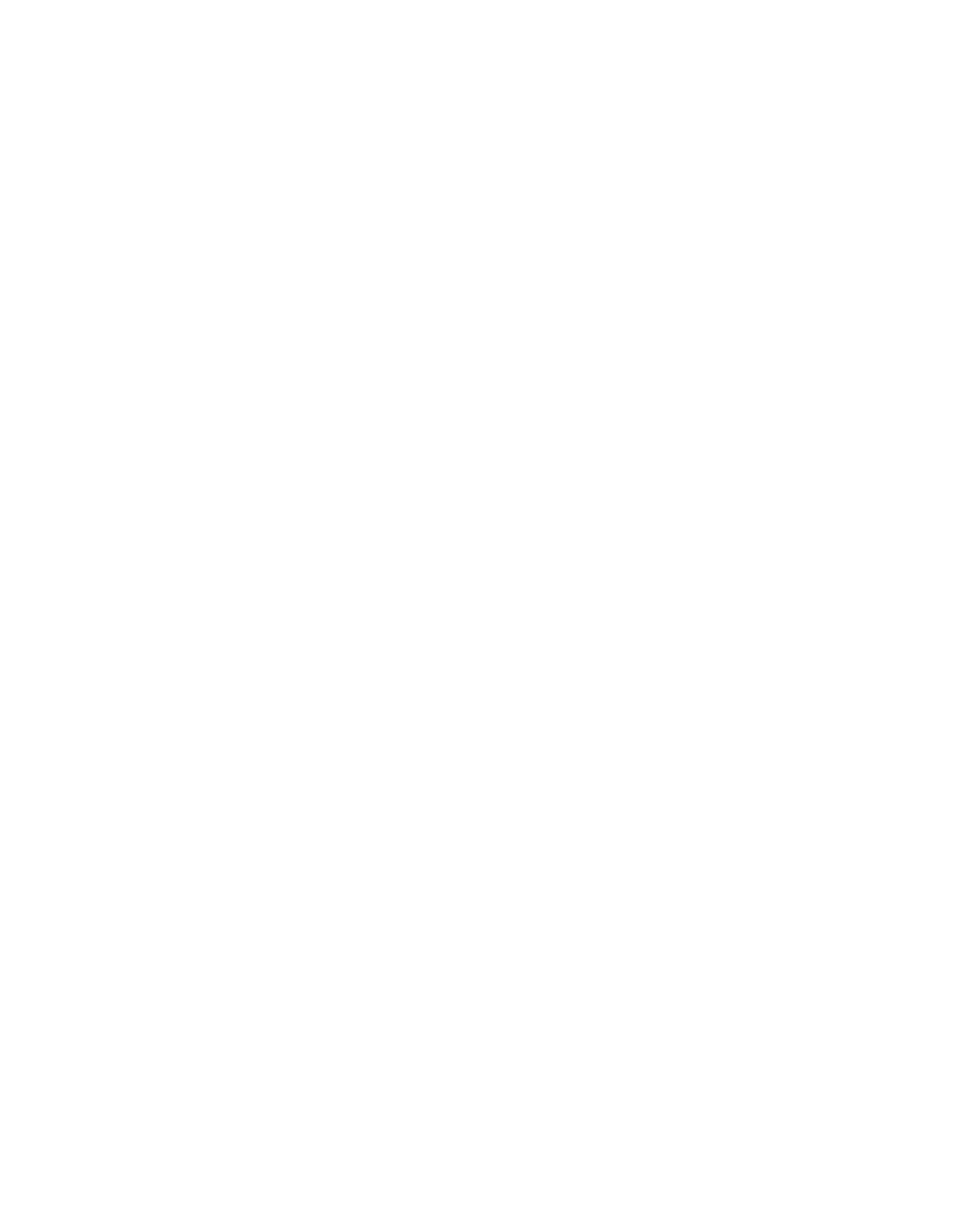film

# ADDED ENTRIES:\*\*

COUNTY COURTS--NEBRASKA--BLAINE COUNTY � DISTRICT COURTS--NEBRASKA--BLAINE COUNTY  $\mathcal{V}$ MARRIAGES--NEBRASKA--BLAINE COUNTY ( PROBATE RECORDS--NEBRASKA--BLAINE COUNTY  $\mathcal Y$ DEEDS--NEBRASKA--BLAINE COUNTY  $\phi$ Chronological Index - 10 �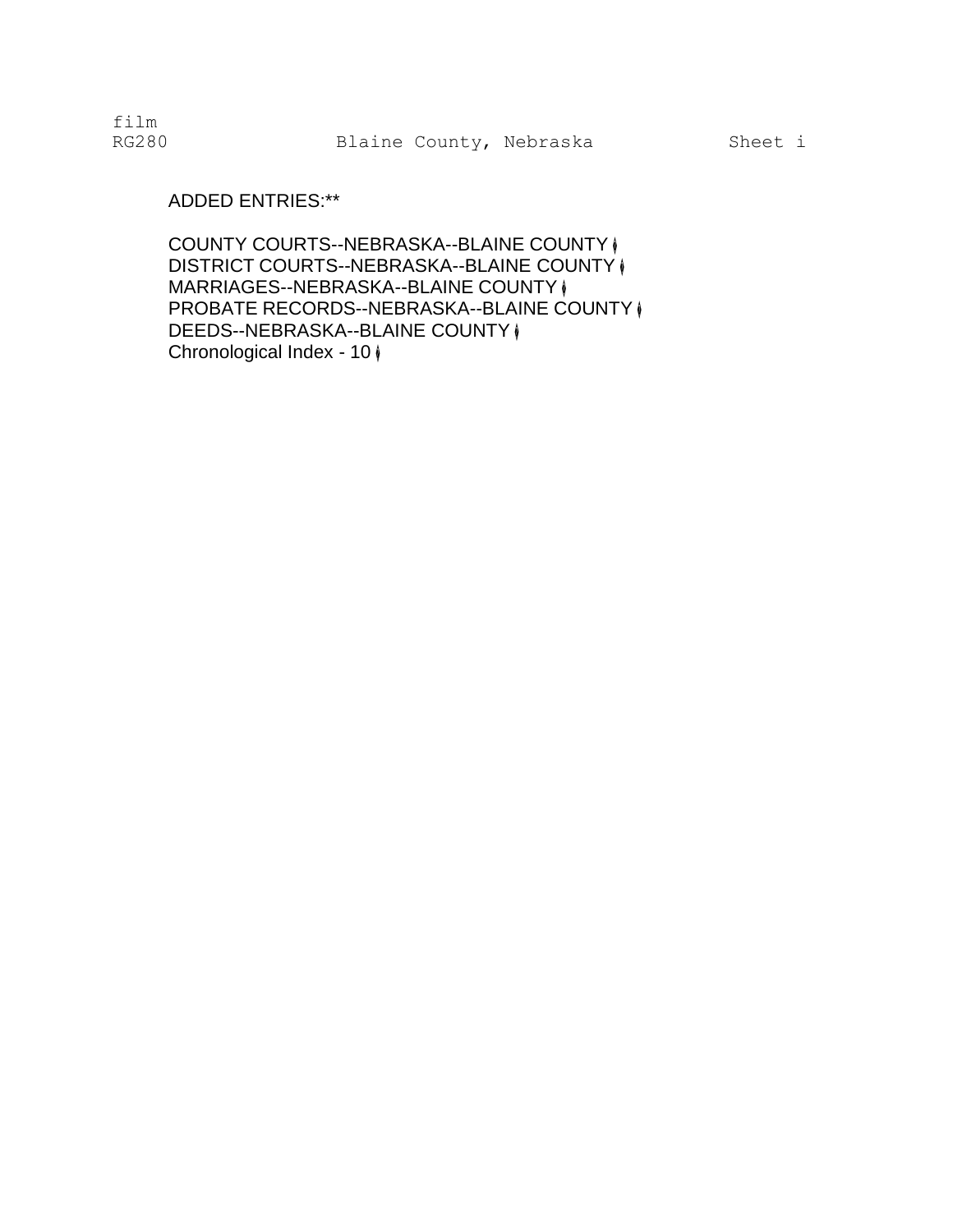Pleasant Valley School District #2 was organized in 1887 and covered the greater part of the county. Other districts were subsequently formed but by 1956 they had dwindled to 24 with only eleven schools in operation, two of them high schools. The 1988/89 Blue Book for Nebraska lists only one school district, Sandhills Public Schools at Dunning, Nebraska.

The county depends on the cattle industry for economic stability. The population remained small throughout the past century and is likely to remain so. Current efforts to diversify economy with irrigation for croplands is being considered as an alternative to ranching. The peak population was in 1920 at 1,778 residents. Population of the county according to the 1980 census was 867 persons.

Blaine county was named for James G. Blaine (1830-1893), an American statesman and candidate for president in 1884.

### SCOPE AND CONTENT NOTE

This collection consists of the official records of Blaine county on sixteen reels of 35mm microfilm. This microfilm is copied from security film held in the State Archives by permission of Edna Spencer, clerk of Blaine county offices, 1989.

The collection is arranged into five subgroups: 1) Register of Deeds, 1886-1979; 2) County Court, 1886-1979; 3) Records of the County Clerk, 1887-1956; 4) District Court, 1881-1979

Subgroup One, Register of Deeds is divided into four series: 1) Mortgage Records, 1910-1913; 2) Deed Records, 1886-1913; 3) Numerical Indexes, 1886-1979; and 4) General Indices to Deeds, 1886-1967

Subgroup Two, County Court is divided into three series: 1) Marriage Records, 1887-1979; and 2) Probate Records, 1889-1943; and 3) Miscellaneous Court Dockets, 1886-1960. Series One, Marriage Records, is contained on two reels of microfilm which are shelved separate from the rest of the collection and have their own exclusive roll numbers for that series. See note below. The remainder of this subgroup continues the roll sequence of the collection as a whole. Included is a probate record, Series Two, volume A, which was reconstructed in 1950 from original case file papers and includes probate filings for persons deceased in Blaine county or holding property in Blaine county at the time of their deaths for the period 1899-1932. The volume is indexed at the beginning and there is also a separate index available. Also contained in the records of the court is a Judges Docket, 1886-1936; a Justice Docket, 1934- 1960; and a Judgement Record (used for District Court & Small Claims also), 1886- 1979.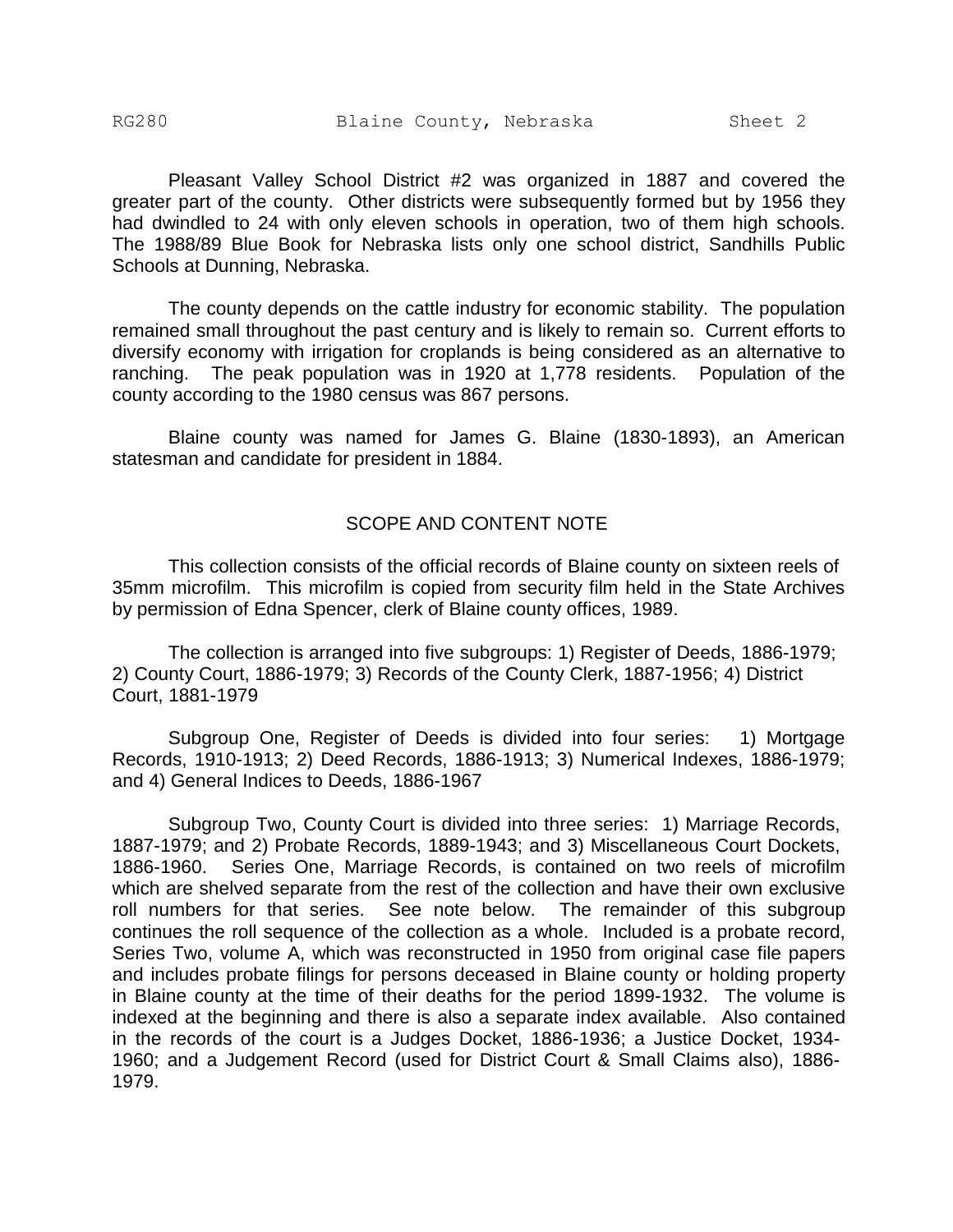Subgroup Three, County Clerk, consists of a single series of miscellaneous record books including a volume labeled Discharges, Book A. This volume contains miscellaneous fund records of the county, 1890-1908, and then discharges registered in the county, 1919-1956, for members of the military during the period of World War I. Also included in the subgroup is a Clerk's Miscellaneous Book A, 1887-1917, preceded by an Index to Miscellaneous Book A, 1887-1928.

Subgroup Six, Superintendent of Schools, School District #6, 1923-1965

The bulk of records for Blaine county exist for Subgroup Four, District Court. This subgroup is subdivided into six series: 1) Journals, 1887-1914 & 1939-1959; 2) General Index to District Court, 1881-c.1955; 3) Judgement and Execution Dockets, 1886-1979; 4) Complete Record, 1887-1930; 5) Trial Dockets, 1923-1937; and 6) Appearance Dockets, 1902-1954. Journals A & C are a part of the first series. Film for the remainder of the Journals was not copied at this time. Series Two contains a general index to District Court Cases, 1881-1955. Series Three, Judgement and Execution Dockets, contains one Judgement Docket which is described in Subgroup Two, Series Three, and dated 1886-1979; and one Execution Docket which covers cases from approximately 1915 to September 1949. Included in Series Four is the Complete Record Books for Blaine County dating 1887-1930. Series Five consists of two trial dockets for cases filed from April Term 1923 thru September Term 1937. The film which contains Trail Docket A which appears to be the first Appearance Docket of the District Court was not copied at this time. Patrons are referred to the General Index for cases in Blaine county, 1881-1923. The final series includes the Appearance Dockets for Blaine county, 1902 through 1954.

#### NOTE:

Since this collection was obtained by copying from security film, the Historical Society has no control of what is contained on each roll. This microfilm was produced for the county by an outside service bureau. No distinction is made between the different offices of the county. Records from two or more different offices may appear on individual rolls. To facilitate use of this microfilm, rolls have been numbered consecutively thoughout all subgroups except marriages in the county court. Marriages are contained on two separate rolls of film and are not shelved with the rest of the collection under RG280 but are shelved in the West Reference room with the rest of the marriage records for Nebraska.

Naturalization Records for Blaine county have not as yet been accessioned by the State Archives. Patrons are referred to the Clerk of the District Court for Blaine County at Brewster, Nebraska.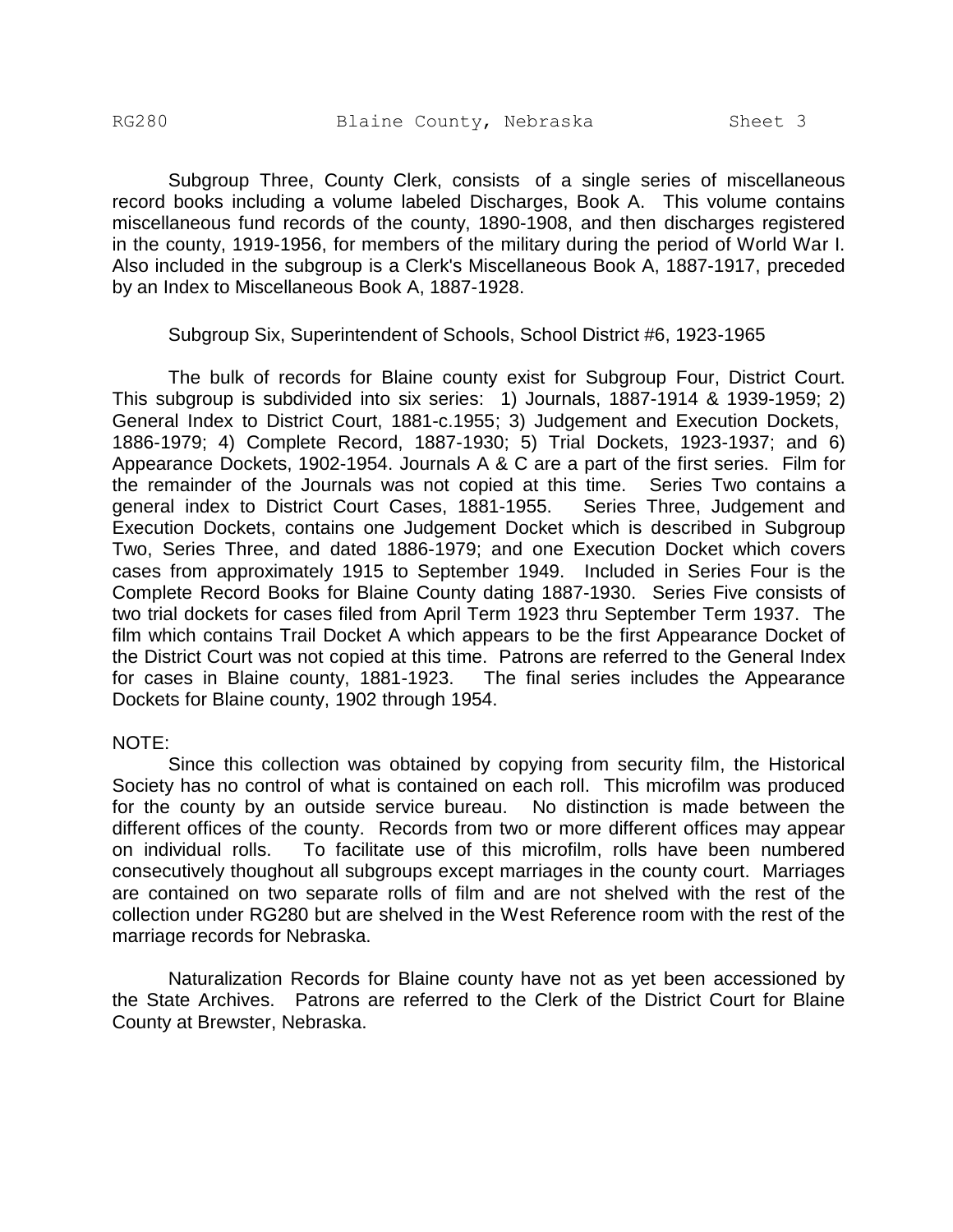#### **DESCRIPTION**

See note in Scope and Content above relating to numbering of reels for this collection. Roll numbers the county assigned appear in parentheses after the roll numbers the Archives assigned. The county number is the number you will see on the individual rolls.

film

SUBGROUP ONE REGISTER OF DEEDS, 1886-1979

film  $\phi$ 

SERIES ONE MORTGAGE RECORDS, 1910-1913 |

Reel #1 (15) Mortgages, Book F, p.300 (12/24/1910) thru Mortgages, Book G, p.639 (10/6/1913) NOTE: pages 610-615 are blank

film �

SERIES TWO DEED RECORDS, 1886-1913 |

Reel #1 (15) Deed Record A, p.1 (Apr. 8, 1886) thru Deed Record A, p.479 (Sept. 7, 1889)

Reel #2 (16) Deed Record B, p.1 (Sept. 19, 1889) thru Deed Record D, p.299 (Apr. 5, 1900)

Reel #3 (17) Deed Record D, p.300 (Apr. 7, 1900) thru Deed Record G, p.199 (Apr. 28, 1909)

Reel #4 (18) Deed Record G, p.200 (Apr. 28, 1909) thru Deed Record I, p.399 (Feb. 26, 1913)

Reel #5 (19) Deed Record I, p.400 (Feb. 26, 1913) thru Deed Record I (end), Oct. 29, 1913

film �

SERIES THREE NUMERICAL INDICES, 1886-1979  $\phi$ 

Reel #5 (19) �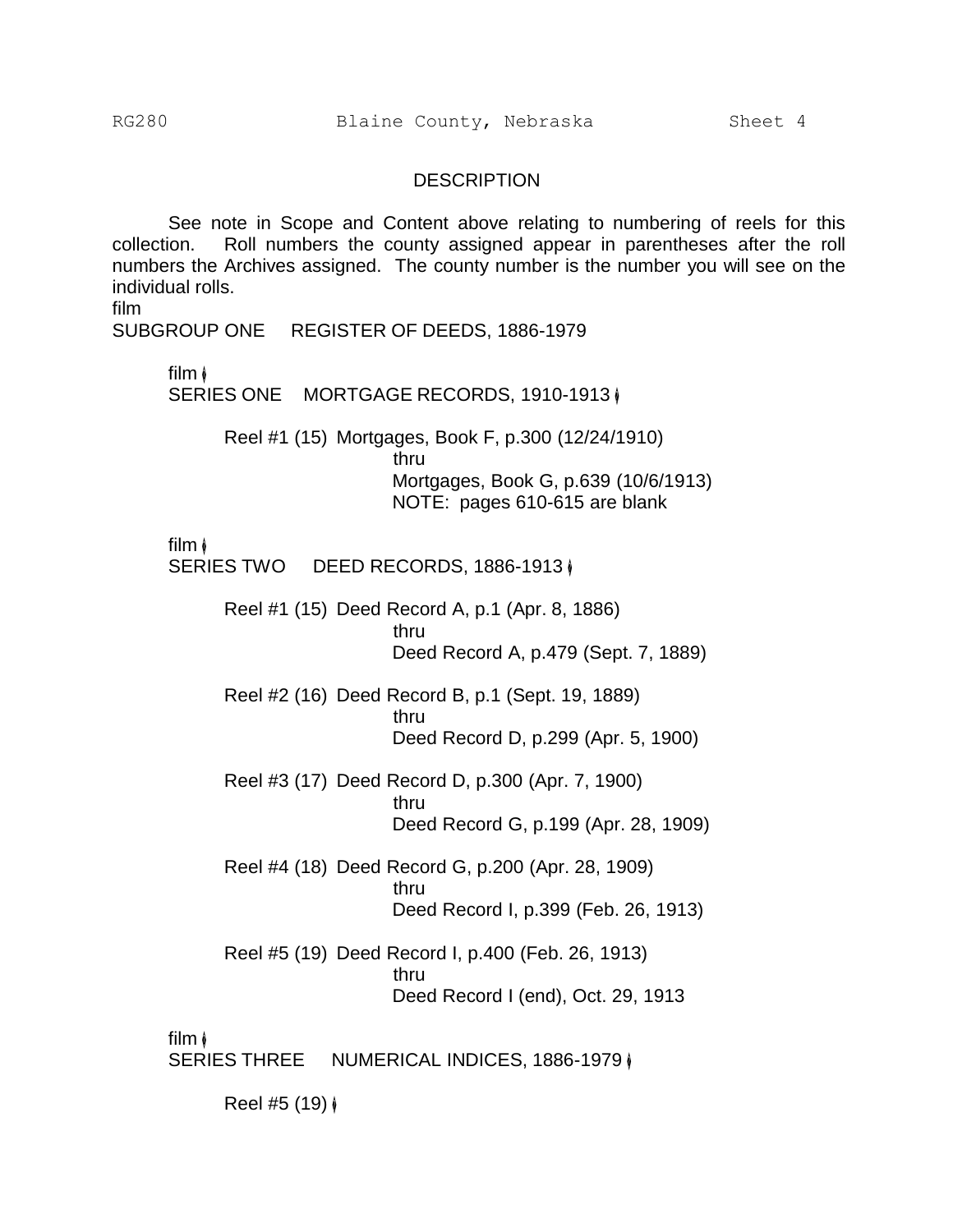Vol. 1 Numerical Index - Lots (typed), 1886-1979  $\phi$ Vol. 2 Numerical Index - Lots (Villages), 1886-1947 �

Reel #6  $(20)$   $\phi$ 

Vol. 3 Numerical Index - Lands #1, 1890-1921  $\phi$ <br>Vol. 4 Numerical Index - Lands #2 Books A-L  $\phi$ Vol. 4 Numerical Index - Lands #2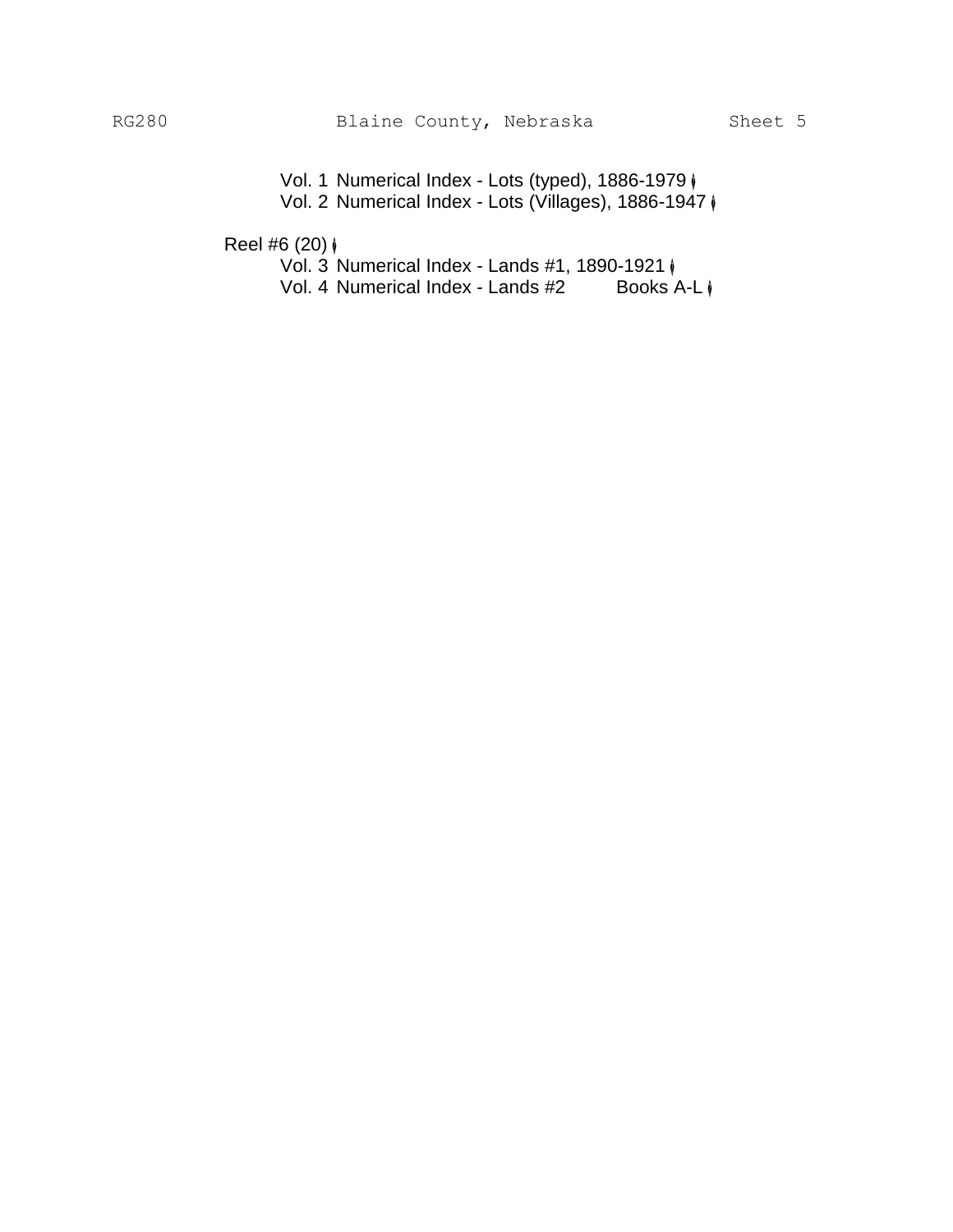film � SUBGROUP ONE REGISTER OF DEEDS (cont)  $\phi$ 

> film  $\phi$ SERIES THREE (cont)  $\phi$ Reel #6 (cont)  $\sqrt{\ }$

> > Vol. 5 Numerical Index - Lands #3A Books L-Q

Reel #7 (21) Numerical Index - Lands #3A (cont)

film

SERIES FOUR GENERAL INDEX TO DEEDS, 1886-1967

Reel #7 (21) General Index to Deeds Vol. A 1886 - December 1910 Vol. B Jan. 1911 - July 1924

Reel #8 (22) General Index to Deeds Vol. B (cont), Jan. 1911 - July 1924 Vol. C Sept. 1924 - July 1967

film

SUBGROUP TWO COUNTY COURT, 1886-1979

film �

SERIES ONE MARRIAGE RECORDS, 1887-1979  $\phi$ 

NOTE: Roll numbers for Marriage Records do not relate to other roll numbers in the collection.

> Reel #1 (33) Marriage Book A (indexed) p.1, March 31, 1887 thru Marriage Book A, p.259 (Feb. 28, 1917)

Reel #2 (34) Marriage Book A (cont) p.260, May 18, 1915 thru p.376, June 22, 1923

p.377, Poling-Fincke, May 18, 1915

Marriage Book 2, p.1 (May 4, 1924) ♦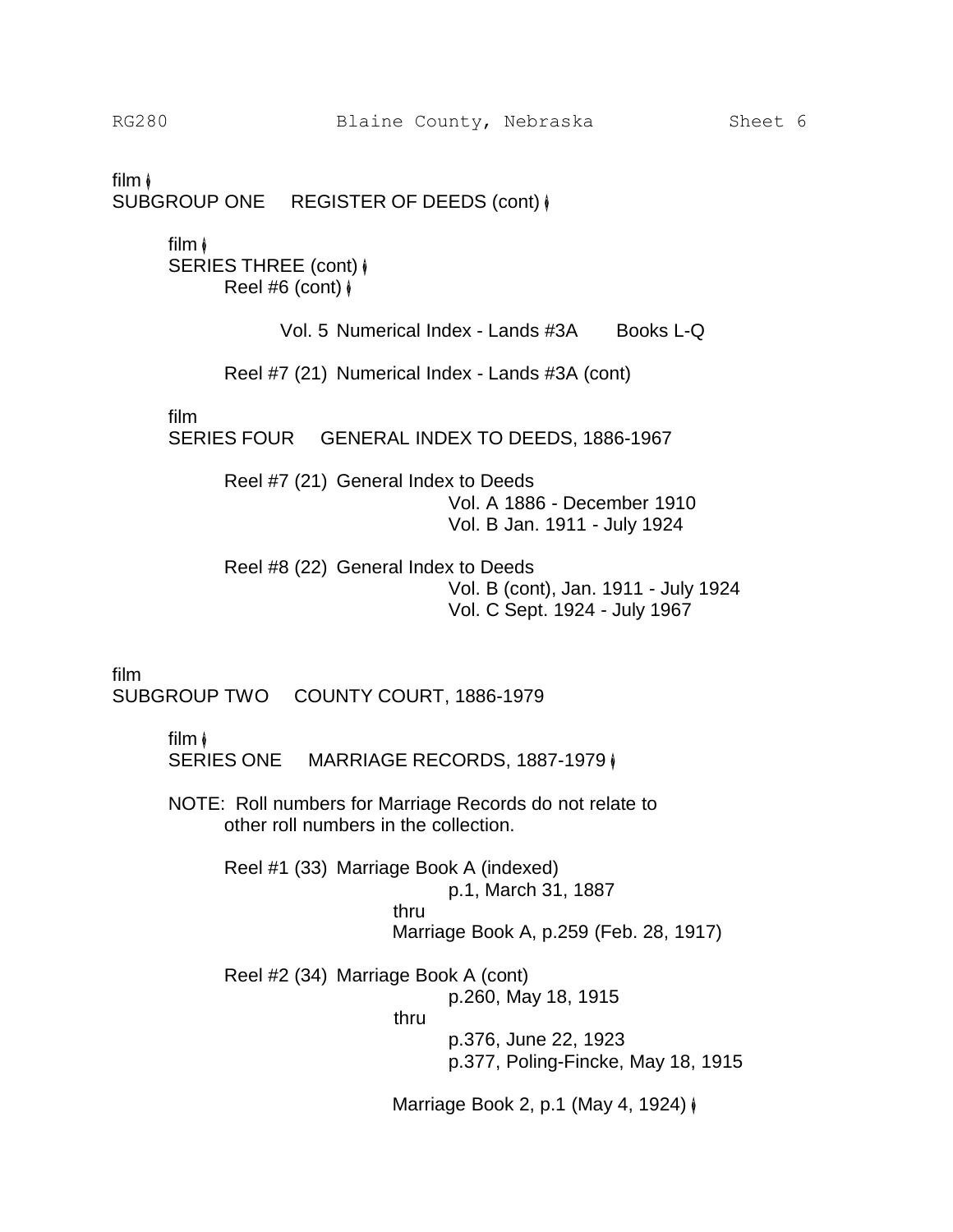thru � Marriage Book 2, p.319 (July 24, 1971) �

Marriage Book 3, p.1 (Nov. 4, 1917)  $\phi$ thru � Marriage Book 3, p.41 (June 6, 1979) � pp.41a&b - Coffman-Bailey, June 30, 1979

film

SUBGROUP TWO COUNTY COURT (cont)

film  $\sqrt{\ }$ 

SERIES TWO PROBATE RECORDS, 1889-1943  $\phi$ 

Reel #8 (22) Probate Book A (indexed)

Cases filed 1891-1933 for deaths in and related to Blaine county, 1889-1932 Inclusive filing dates range from Jan. 22, 1891 thru Sept. 10, 1943 NOTE: External Index to this record is available. See Records Officer. Records are arranged for the most part in alphabetical order on this roll.

film

SERIES THREE MISCELLANEOUS COURT DOCKETS, 1886-1979

| Reel #9 (26) |                                                                                                                                                                                                                     |
|--------------|---------------------------------------------------------------------------------------------------------------------------------------------------------------------------------------------------------------------|
| Vol. 1       | Judgement Record Book A (indexed)<br>NOTE: Used for Court, District Ct., and<br>Small Claims cases, 1886-1979<br>p.1 #1 (12/1/1886-2/3/1890) thru<br>p.259 (#1309), Jan. 25, 1978 and<br>p.261 (August 23-25, 1979) |
| Vol. 2       | <b>County Court Docket B - Justice Business</b><br>Index, beginning of volume                                                                                                                                       |
|              | pp.1-7, D. C. Norris, County Judge<br>August 7, 1934 - Nov. 21, 1934                                                                                                                                                |
|              | pp.8-9, Albert Arms, County Judge<br>Nov. 28, 1934 - Jan. 21, 1935                                                                                                                                                  |
|              | Restart, Docket B, p.1-9                                                                                                                                                                                            |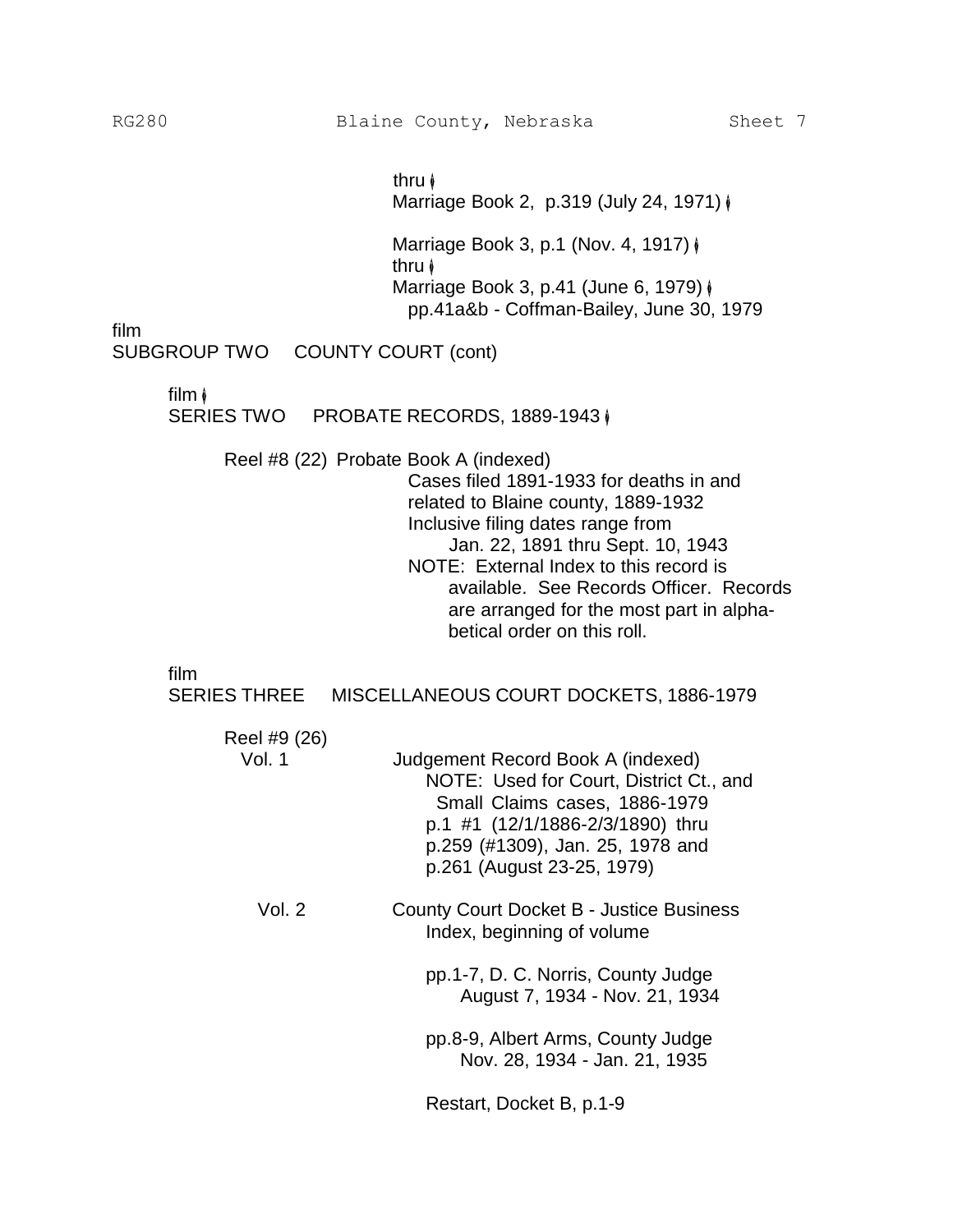pp.8-209, Albert Arms, County Judge Nov. 28, 1934 - July 25, 1944

pp.210-342, Charles H. Rice, Co. Judge Sept. 19, 1945 - n.d. (c.1954)

pp.343-399, Donald L. Guggenmos, Judge Apr. 12, 1955 - Dec. 31, 1956

pp.401-640, R. G. Harris, County Judge Jan. 10, 1957 - Aug. 30, 1960

film �

SUBGROUP TWO COUNTY COURT (cont)  $\phi$ 

# film �

SERIES THREE (cont) �

Reel #10 (27)

Vol. 3 Judge's Docket A, 1886-1943 pp.1-67, Robert Smith, Co. Judge

> pp.68-103, Samuel A. Dailey, Co. Judge Jan. 10, 1889 thru Oct. 20, 1891

December 23, 1886 - Oct. 2, 1888

pp.104-106, Hiram Polley, Co. Judge Apr. 1, 1892 - Mar. 7, 1893

pp.107-115, A. Barton, County Judge May 22, 1894 - Sept. 7, 1896

pp. 116 thru 119 are Blank

p. 120, W. Irwin, Judge February 7 thru April 5, 1898

p. 122 is Blank

pp.123-161, William Turner, Co. Judge Nov. 24, 1899 - Aug. 24, 1908 NOTE: pp.125 & 126 are Blank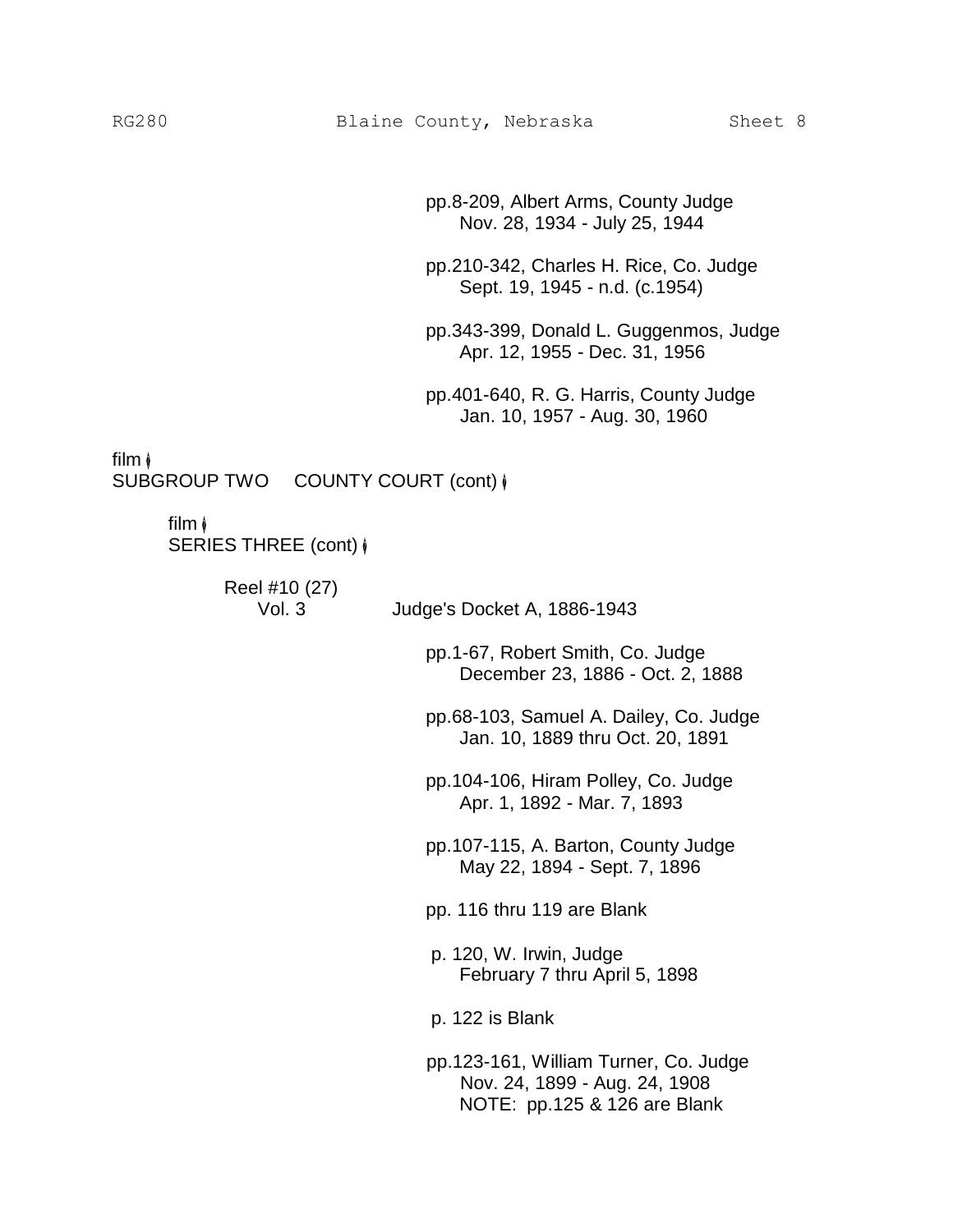- p.162, Charles B. Wright v. C.B.&Q, n.d. p.163, Blank
- pp.164-170, Albert Arms, County Judge Apr. 22, 1935 - Apr. 20, 1936
- pp.171-172, William Turner, Co. Judge February 7 - March 2, 1908
- pp.173-182, Albert Arms, Co. Judge May 4, 1936 thru June 10, 1943 NOTE: pages 183-186 are Blank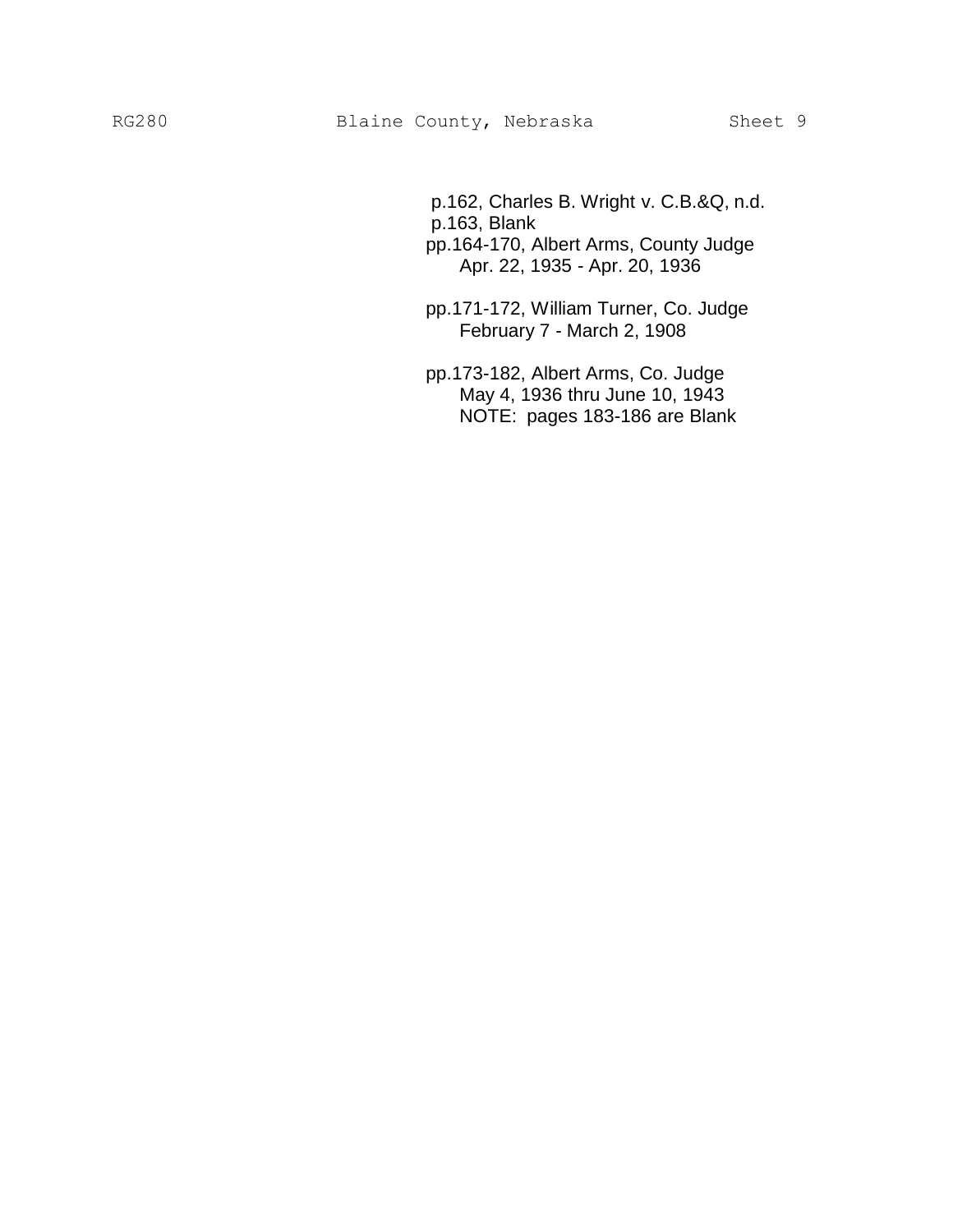film

#### SUBGROUP THREE COUNTY CLERK, 1887-1956

film

# SERIES ONE MISCELLANEOUS RECORDS, 1887-1956

Reel #10 (27)

Vol. 1 Discharges, Book A

NOTE: Page numbers not listed are blank

pp.2-7 Warrants Drawn, General Fund June 13, 1890 - January 14, 1891 p.9 Clippings re Bridges, 1908 p.11 Clipping re Omaha Cattle Loan Co. vs. Northrup, 1908 pp.20-21 Bridge Notices, 1908-1911 pp.29-30 Homestead Clippings, 1908 pp.34-36 Index to Discharges, 1919-1956 Remainder of volume is register of discharges recorded in Blaine County 1919-1956 for those in military during period of World War I.

Vol. 2 Clerk's Miscellaneous Index - Book A September 6, 1887 thru December 1928

| Vol.3 | Clerk's Miscellaneous Record - Book A    |
|-------|------------------------------------------|
|       | February 11, 1887 thru December 13, 1917 |

film

SUBGROUP FOUR DISTRICT COURT, 1881-1979

film

SERIES ONE DISTRICT COURT JOURNALS, 1939-1957

| Reel #10 (27)<br>Vol. 1 | District Court Journal C<br>p.1 (9/13/1939) thru p.194 (9/9/1957)<br>NOTE: Vol. 1 follows Co. Court Judge's<br>Docket on reel from SG above. |
|-------------------------|----------------------------------------------------------------------------------------------------------------------------------------------|
| Reel #11 (28)           | District Court Journal A                                                                                                                     |
| Vol. $2$                | p.1 (6/17/1887) thru p.478 (5/20/1914)                                                                                                       |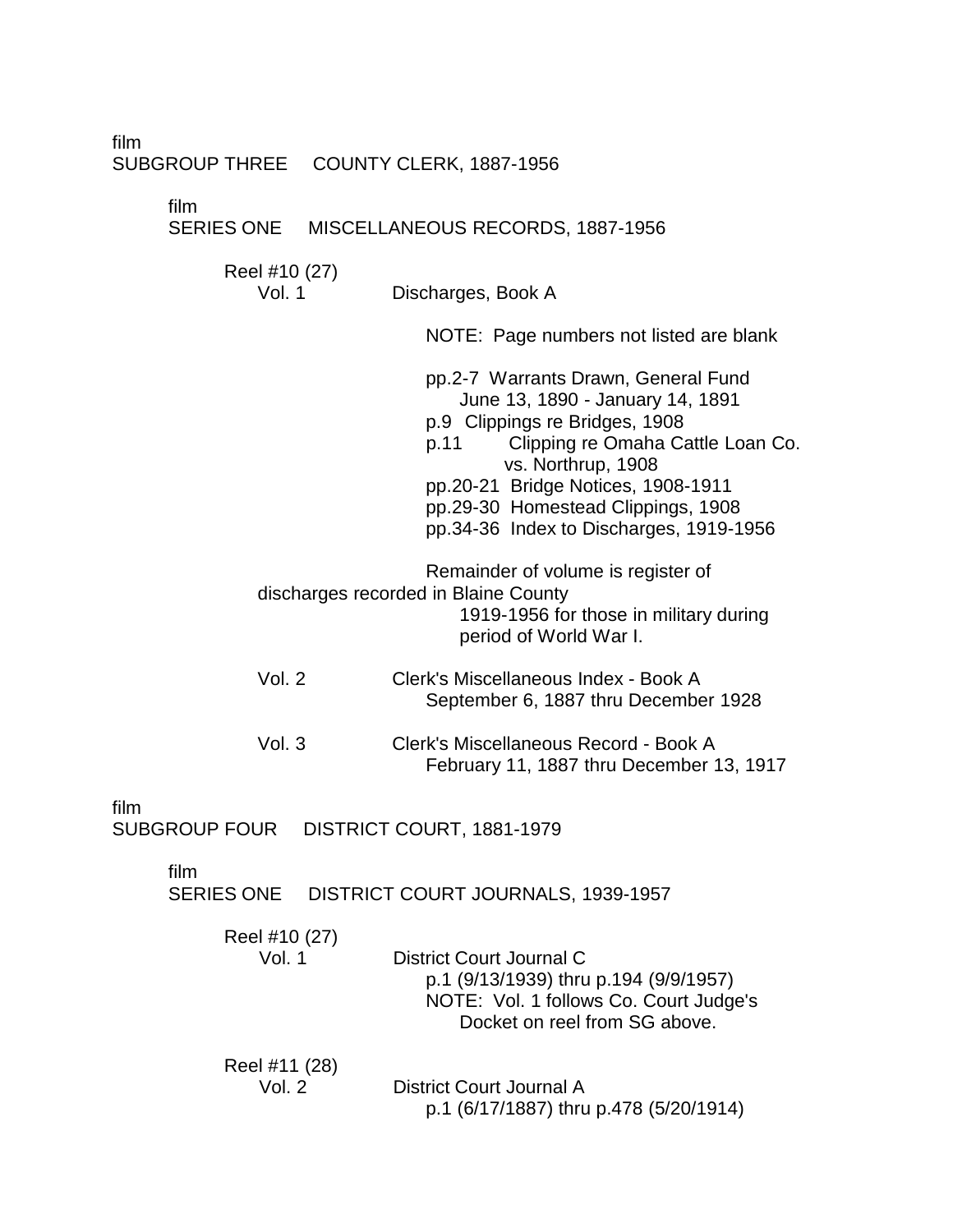film  $\phi$ SUBGROUP FOUR DISTRICT COURT (cont)  $\phi$ 

film

SERIES TWO GENERAL INDEX TO DISTRICT COURT, 1881-c.1955

Reel #11 (28)

Vol. 1 General Index Book A, 1881-c.1955 NOTE: Index covers Complete Record Books, A thru F-p.63 and Appearance Dockets A thru 4.

> Case #1 (12/22/1881) thru Case #1196 (4-26), n.d.

film

SERIES THREE JUDGEMENT AND EXECUTION DOCKETS, 1886-1979

| Reel #9 (26)<br>Vol. 1    | Judgement Record Book A, 1886-1979<br>See volume 1, Subgroup Two, Series Three<br>for description. |
|---------------------------|----------------------------------------------------------------------------------------------------|
| Reel #11 (28)<br>$\cdots$ | $\mathbf{r}$ , and $\mathbf{r}$ , and $\mathbf{r}$ , and $\mathbf{r}$                              |

| Vol. $2$ | Execution Docket B (indexed)   |
|----------|--------------------------------|
|          | Covers cases c. July 1915 thru |
|          | September 15, 1949             |

film

SERIES FOUR COMPLETE RECORD, 1887-1930 Reel #11 (28) Vol. 1 Complete Record Book A (Civil & Criminal) pp. 1-6, Sawyer v. Kaizer June 14, 1887 - Aug. 20, 1888 thru pp.184-199, Nebraska Loan and Trust v. Green, et al, May 30 - Dec. 9, 1890 Reel #12 (29) Vol. 1 Complete Record Book A (cont) pp.200-206, Nebr Loan & Trust v. Green et al (cont), 9/6/1890-9/27/1892 thru p.474, Nebr Loan & Trust v. Sales et al May 10, 1890 thru May 25, 1897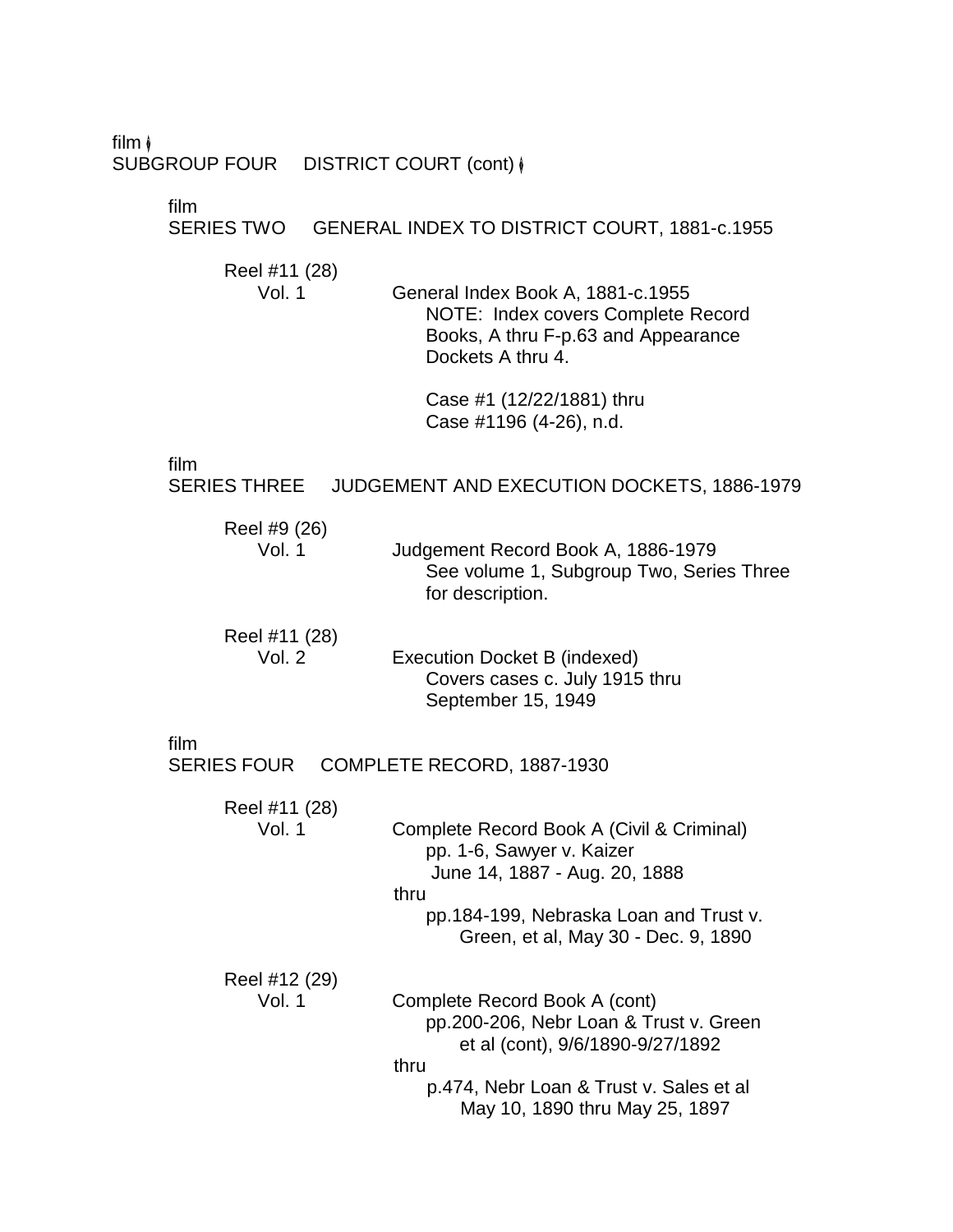film � SUBGROUP FOUR DISTRICT COURT (cont)  $\phi$ 

film �

SERIES FOUR COMPLETE RECORD (cont)  $\phi$ 

Reel #12 (cont)

| Vol. 2 | <b>Complete Record Book B</b><br>pp.1-32, L. B. Williams v. Brewster et al<br>February 29, 1892 - Feb. 14, 1894<br>thru<br>p.383, American Trust Co. v. Emfield et al |
|--------|-----------------------------------------------------------------------------------------------------------------------------------------------------------------------|
|        | Dec. 5, 1922 - Apr. 17, 1924                                                                                                                                          |
| Vol. 3 | Complete Record C<br>pp. 1-8, Meyers v. Weld et al $(\#610)$<br>March 6, 1923 - June 27, 1924<br>thru                                                                 |

pp.499-500, Foote v. Ewing et al May 8 thru June 9, 1930

film �

SERIES FIVE TRIAL DOCKETS, 1923-1937 |

NOTE: Trial Docket A appearing on roll 31 (agency) was not copied at this time (see General Index for cases, 1881-1923 not listed here.

| Reel #13 (32) |                                                                                                              |
|---------------|--------------------------------------------------------------------------------------------------------------|
| Vol. 1        | <b>Trial Docket B</b><br>April Term 1923 thru October Term 1927<br>#583 (4/20/1923) thru #757 (12/15/1927)   |
| Vol. $2$      | <b>Trial Docket C</b><br>April Term 1928 thru September Term 1937<br>#670 (4/30/1928) thru #996 (12/15/1937) |

film �

SERIES SIX APPEARANCE DOCKETS, 1902-1954 |

NOTE: See General Index for cases, 1881-1902

Reel #13 (32)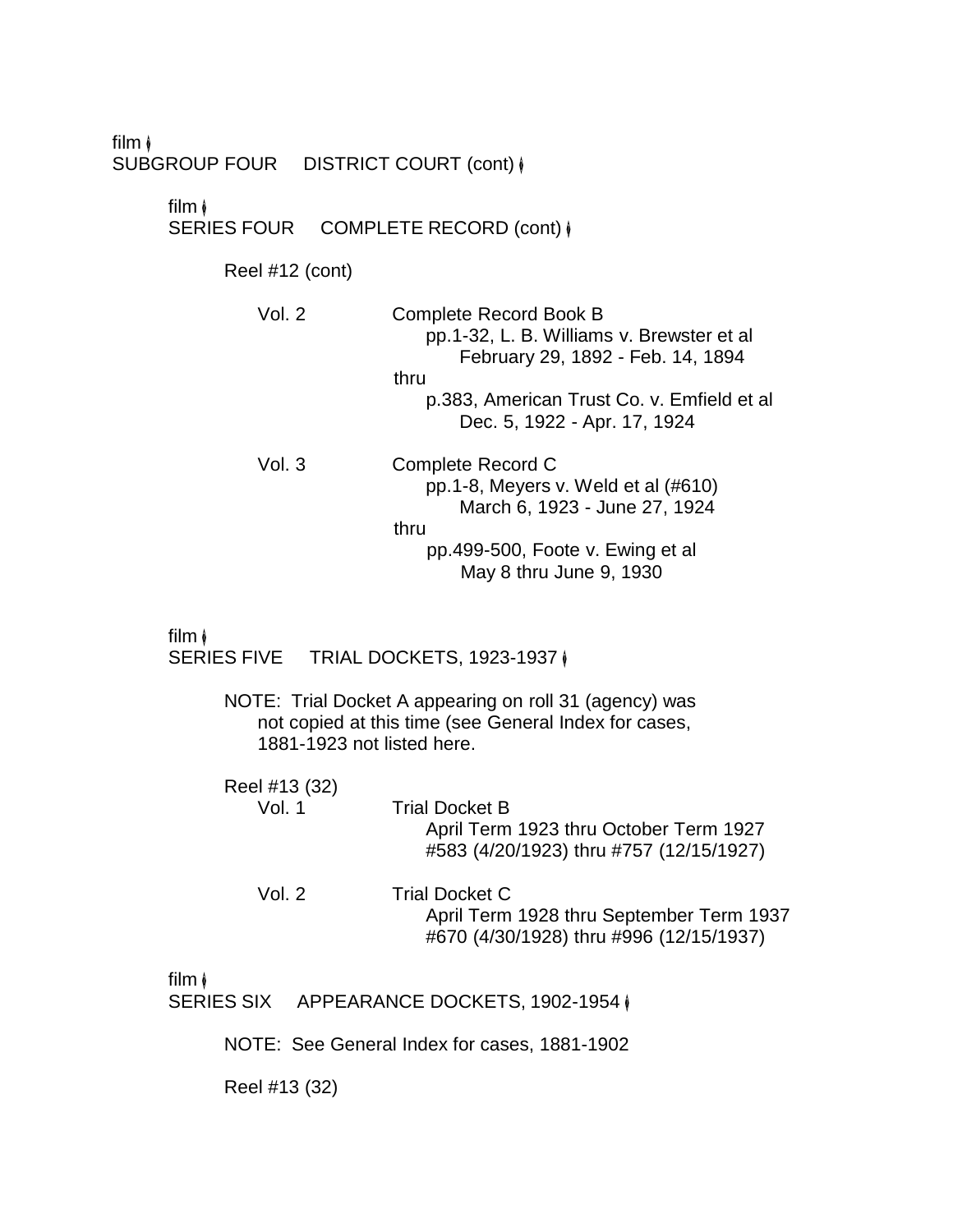Vol. 1 Appearance Docket #2 (#1 is Trial Docket A) Index, be ginning of Docket p.1 - #250 (June 6, 1902) thru p.125 - #485 (March 18, 1920)